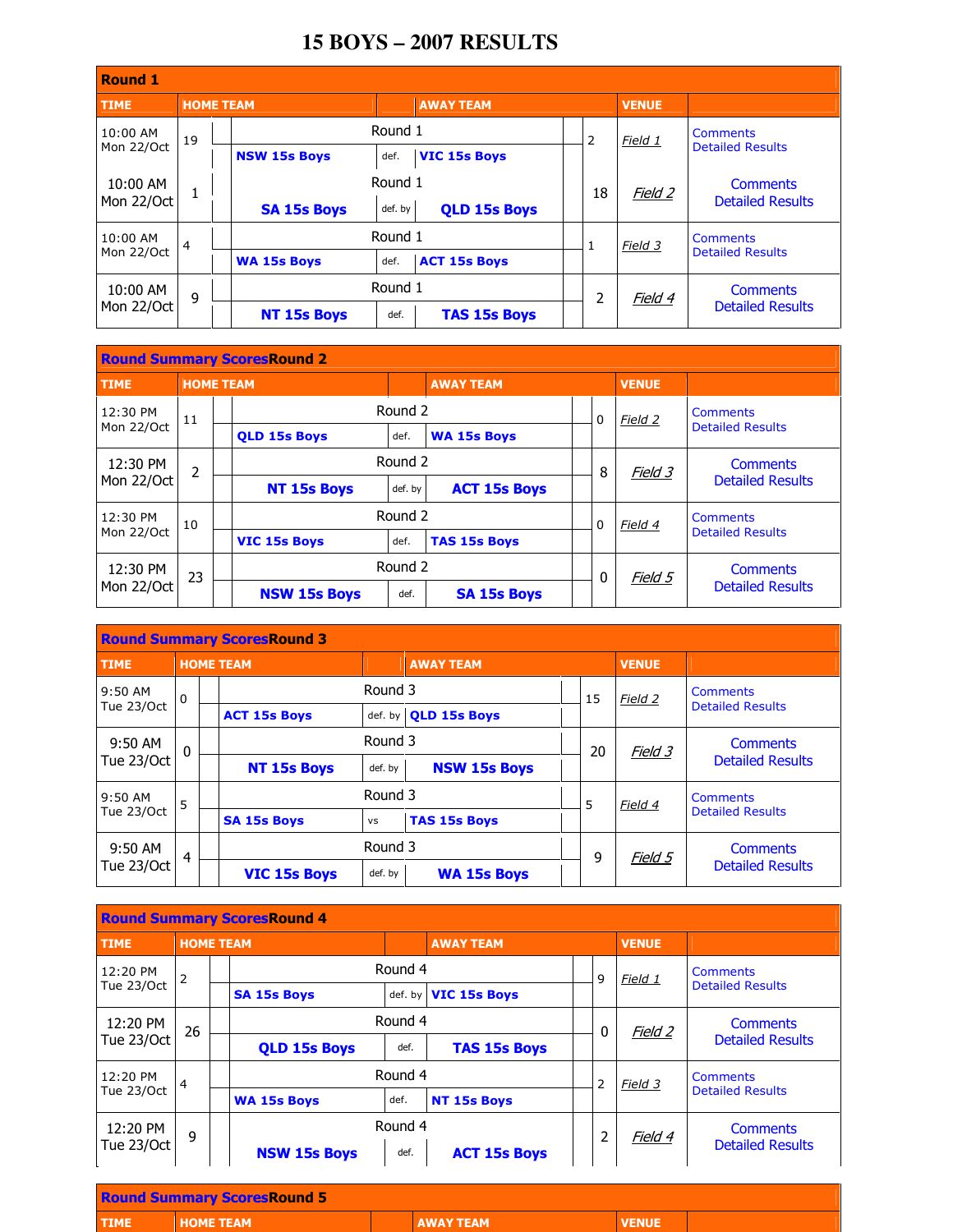| Tue 23/Oct |    |  | <b>ACT 15s Boys</b> | def.    | <b>VIC 15s Boys</b>         |  |    |                | <b>Detailed Results</b> |  |
|------------|----|--|---------------------|---------|-----------------------------|--|----|----------------|-------------------------|--|
| 3:40 PM    | 18 |  |                     | Round 5 |                             |  |    | <u>Field 2</u> | <b>Comments</b>         |  |
| Tue 23/Oct |    |  | <b>WA 15s Boys</b>  | def.    | <b>SA 15s Boys</b>          |  |    |                | <b>Detailed Results</b> |  |
| 3:40 PM    |    |  |                     | Round 5 |                             |  | 18 | Field 3        | <b>Comments</b>         |  |
| Tue 23/Oct |    |  | <b>TAS 15s Boys</b> |         | def. by <b>NSW 15s Boys</b> |  |    |                | <b>Detailed Results</b> |  |
| 3:40 PM    | 0  |  |                     | Round 5 |                             |  | 18 | Field 4        | <b>Comments</b>         |  |
| Tue 23/Oct |    |  | <b>NT 15s Boys</b>  | def. by | <b>QLD 15s Boys</b>         |  |    |                | <b>Detailed Results</b> |  |

| <b>Round Summary ScoresRound 6</b> |                  |  |                     |         |                     |  |              |              |                         |  |  |
|------------------------------------|------------------|--|---------------------|---------|---------------------|--|--------------|--------------|-------------------------|--|--|
| <b>TIME</b>                        | <b>HOME TEAM</b> |  |                     |         | <b>AWAY TEAM</b>    |  |              | <b>VENUE</b> |                         |  |  |
| $10:40$ AM                         | 5                |  |                     | Round 6 |                     |  | 2            | Field 1      | Comments                |  |  |
| Thu 25/Oct                         |                  |  | <b>NSW 15s Boys</b> | def.    | <b>OLD 15s Boys</b> |  |              |              | <b>Detailed Results</b> |  |  |
| 10:40 AM                           | 11               |  |                     |         | Round 6             |  | 1            | Field 2      | <b>Comments</b>         |  |  |
| Thu 25/Oct                         |                  |  | <b>ACT 15s Boys</b> | def.    | <b>SA 15s Boys</b>  |  |              |              | <b>Detailed Results</b> |  |  |
| 10:40 AM                           | 5                |  |                     |         | Round 6             |  | 2            | Field 4      | Comments                |  |  |
| Thu 25/Oct                         |                  |  | <b>VIC 15s Boys</b> |         | def. NT 15s Boys    |  |              |              | <b>Detailed Results</b> |  |  |
| 10:40 AM                           | 8                |  |                     | Round 6 |                     |  | 0<br>Field 5 |              | <b>Comments</b>         |  |  |
| Thu 25/Oct                         |                  |  | <b>WA 15s Boys</b>  | def.    | <b>TAS 15s Boys</b> |  |              |              | <b>Detailed Results</b> |  |  |

| <b>Round Summary ScoresRound 7</b> |            |                  |                     |                    |                     |   |                |              |                         |  |  |
|------------------------------------|------------|------------------|---------------------|--------------------|---------------------|---|----------------|--------------|-------------------------|--|--|
| <b>TIME</b>                        |            | <b>HOME TEAM</b> |                     |                    | <b>AWAY TEAM</b>    |   |                | <b>VENUE</b> |                         |  |  |
| $1:10$ PM                          | 7          |                  |                     | Round <sub>7</sub> |                     |   | $\overline{4}$ | Field 2      | <b>Comments</b>         |  |  |
|                                    | Thu 25/Oct |                  | <b>NT 15s Boys</b>  | def.               | <b>SA 15s Boys</b>  |   |                |              | <b>Detailed Results</b> |  |  |
| $1:10$ PM                          | 13         |                  |                     | Round 7            |                     |   | 0              | Field 3      | <b>Comments</b>         |  |  |
| Thu 25/Oct                         |            |                  | <b>QLD 15s Boys</b> | def.               | <b>VIC 15s Boys</b> |   |                |              | <b>Detailed Results</b> |  |  |
| $1:10$ PM                          | 7          |                  |                     | Round <sub>7</sub> |                     |   | $\overline{2}$ | Field 4      | <b>Comments</b>         |  |  |
| Thu 25/Oct                         |            |                  | <b>NSW 15s Boys</b> | def.               | <b>WA 15s Boys</b>  |   |                |              | <b>Detailed Results</b> |  |  |
| $1:10$ PM                          | $\Omega$   |                  |                     | Round <sub>7</sub> |                     |   |                | Field 5      | <b>Comments</b>         |  |  |
| Thu 25/Oct                         |            |                  | <b>TAS 15s Boys</b> | def. by            | <b>ACT 15s Boys</b> | 8 |                |              | <b>Detailed Results</b> |  |  |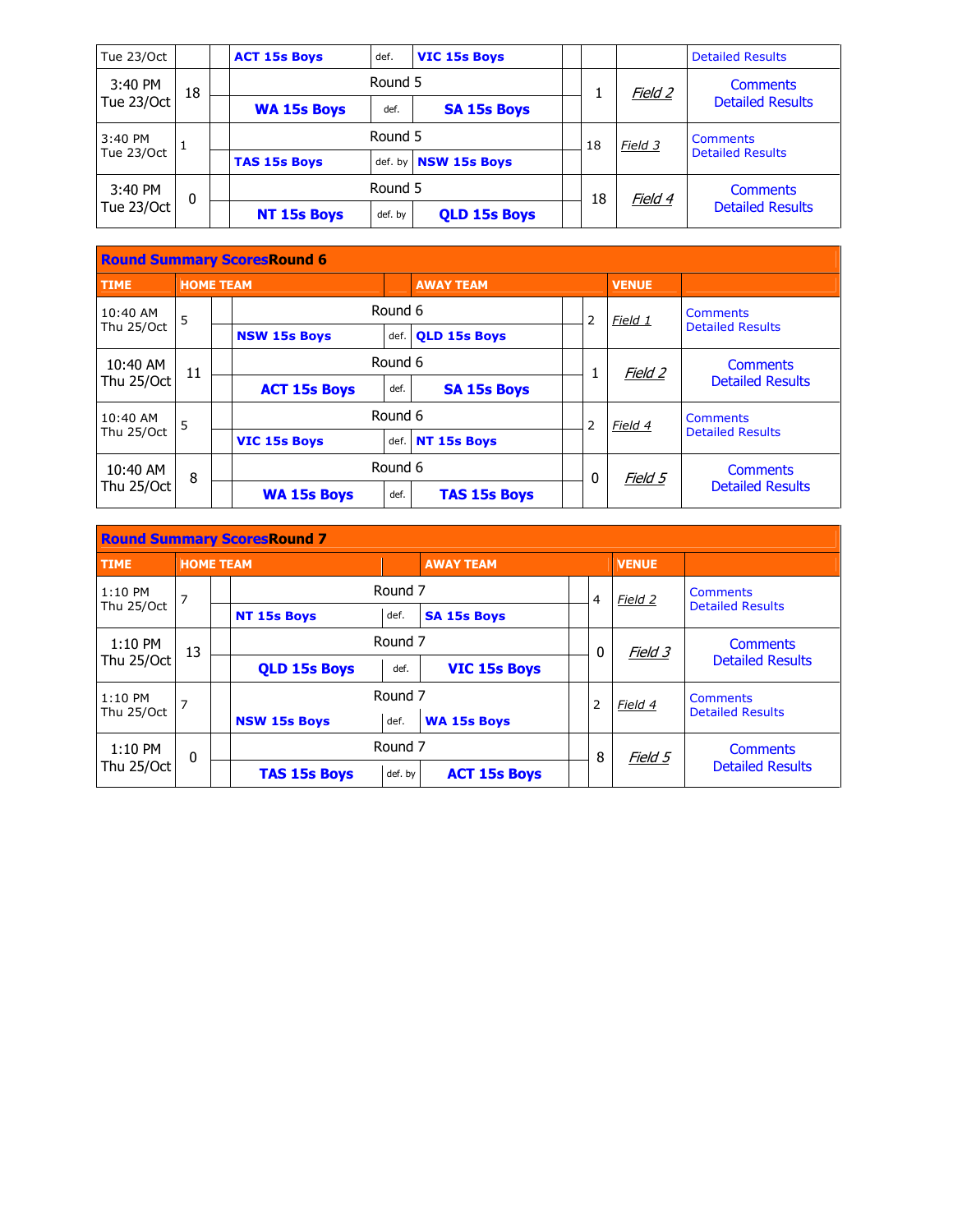## **15 GIRLS – 2007 RESULTS**

| <b>Round 1</b>           |                  |  |                      |         |                      |  |    |              |                         |  |  |
|--------------------------|------------------|--|----------------------|---------|----------------------|--|----|--------------|-------------------------|--|--|
| <b>TIME</b>              | <b>HOME TEAM</b> |  |                      |         | <b>AWAY TEAM</b>     |  |    | <b>VENUE</b> |                         |  |  |
| 10:50 AM                 | 17               |  |                      | Round 1 |                      |  | 0  | Field 1      | <b>Comments</b>         |  |  |
| Mon 22/Oct               |                  |  | <b>NSW 15s Girls</b> | def.    | <b>VIC 15s Girls</b> |  |    |              | <b>Detailed Results</b> |  |  |
| 10:50 AM<br>$\mathbf{0}$ |                  |  |                      | Round 1 |                      |  | 21 | Field 2      | <b>Comments</b>         |  |  |
| Mon 22/Oct               |                  |  | <b>SA 15s Girls</b>  | def. by | <b>QLD 15s Girls</b> |  |    |              | <b>Detailed Results</b> |  |  |
| 10:50 AM                 | 4                |  |                      | Round 1 |                      |  | 7  | Field 3      | <b>Comments</b>         |  |  |
| Mon 22/Oct               |                  |  | <b>ACT 15s Girls</b> | def. by | <b>WA 15s Girls</b>  |  |    |              | <b>Detailed Results</b> |  |  |
| 10:50 AM                 | 9                |  |                      | Round 1 |                      |  | 2  | Field 4      | <b>Comments</b>         |  |  |
| Mon 22/Oct               |                  |  | <b>NT 15s Girls</b>  | def.    | <b>TAS 15s Girls</b> |  |    |              | <b>Detailed Results</b> |  |  |

| <b>Round Summary ScoresRound 2</b> |                  |  |                      |         |                       |   |          |         |                         |  |  |
|------------------------------------|------------------|--|----------------------|---------|-----------------------|---|----------|---------|-------------------------|--|--|
| <b>TIME</b>                        | <b>HOME TEAM</b> |  |                      |         | <b>AWAY TEAM</b>      |   |          |         |                         |  |  |
| 1:20 PM                            | 11               |  |                      | Round 2 |                       |   | $\Omega$ | Field 2 | <b>Comments</b>         |  |  |
|                                    | Mon 22/Oct       |  | <b>OLD 15s Girls</b> | def.    | <b>WA 15s Girls</b>   |   |          |         | <b>Detailed Results</b> |  |  |
| $1:20$ PM                          | 4                |  |                      | Round 2 |                       |   | 5        | Field 3 | <b>Comments</b>         |  |  |
| Mon 22/Oct                         |                  |  | <b>NT 15s Girls</b>  | def. by | <b>ACT 15s Girls</b>  |   |          |         | <b>Detailed Results</b> |  |  |
| 1:20 PM                            | 1                |  |                      | Round 2 |                       |   | 4        | Field 4 | <b>Comments</b>         |  |  |
| Mon 22/Oct                         |                  |  | <b>VIC 15s Girls</b> |         | def. by TAS 15s Girls |   |          |         | <b>Detailed Results</b> |  |  |
| $1:20$ PM                          | 16               |  |                      | Round 2 |                       | 0 |          | Field 5 | Comments                |  |  |
| Mon 22/Oct                         |                  |  | <b>NSW 15s Girls</b> | def.    | <b>SA 15s Girls</b>   |   |          |         | <b>Detailed Results</b> |  |  |

| <b>Round Summary ScoresRound 3</b> |                  |         |                      |         |                              |    |         |                 |                         |  |  |
|------------------------------------|------------------|---------|----------------------|---------|------------------------------|----|---------|-----------------|-------------------------|--|--|
| <b>TIME</b>                        | <b>HOME TEAM</b> |         |                      |         | <b>AWAY TEAM</b>             |    |         | <b>VENUE</b>    |                         |  |  |
| 9:00 AM                            | $\mathbf{1}$     |         |                      | Round 3 |                              |    | 12      | Field 2         | <b>Comments</b>         |  |  |
| Tue 23/Oct                         |                  |         | <b>ACT 15s Girls</b> |         | def. by <b>QLD 15s Girls</b> |    |         |                 | <b>Detailed Results</b> |  |  |
| $9:00$ AM                          |                  | Round 3 |                      |         |                              | 12 | Field 3 | <b>Comments</b> |                         |  |  |
| Tue 23/Oct                         |                  |         | <b>NT 15s Girls</b>  | def. by | <b>NSW 15s Girls</b>         |    |         |                 | <b>Detailed Results</b> |  |  |
| $9:00$ AM                          |                  |         |                      | Round 3 |                              |    | 3       | Field 4         | Comments                |  |  |
| Tue 23/Oct                         |                  |         | <b>SA 15s Girls</b>  |         | def. by TAS 15s Girls        |    |         |                 | <b>Detailed Results</b> |  |  |
| 9:00 AM                            | $\Omega$         |         |                      | Round 3 |                              |    | 5       | Field 5         | <b>Comments</b>         |  |  |
| Tue 23/Oct                         |                  |         | <b>VIC 15s Girls</b> | def. by | <b>WA 15s Girls</b>          |    |         |                 | <b>Detailed Results</b> |  |  |

| <b>Round Summary ScoresRound 4</b> |                  |  |                      |         |                      |             |   |         |                         |  |  |
|------------------------------------|------------------|--|----------------------|---------|----------------------|-------------|---|---------|-------------------------|--|--|
| <b>TIME</b>                        | <b>HOME TEAM</b> |  |                      |         | <b>AWAY TEAM</b>     |             |   |         |                         |  |  |
| 11:30 AM                           | 7                |  |                      | Round 4 |                      |             | 1 | Field 1 | <b>Comments</b>         |  |  |
| Tue 23/Oct                         |                  |  | <b>SA 15s Girls</b>  | def.    | <b>VIC 15s Girls</b> |             |   |         | <b>Detailed Results</b> |  |  |
| 11:30 AM                           | 18               |  |                      | Round 4 |                      |             | 0 | Field 2 | <b>Comments</b>         |  |  |
| Tue 23/Oct                         |                  |  | <b>QLD 15s Girls</b> | def.    | <b>TAS 15s Girls</b> |             |   |         | <b>Detailed Results</b> |  |  |
| 11:30 AM                           | 8                |  |                      |         | Round 4              |             | 6 | Field 3 | <b>Comments</b>         |  |  |
| Tue 23/Oct                         |                  |  | <b>WA 15s Girls</b>  | def.    | NT 15s Girls         |             |   |         | <b>Detailed Results</b> |  |  |
| 11:30 AM                           | 16               |  |                      | Round 4 |                      | $\mathbf 0$ |   | Field 4 | <b>Comments</b>         |  |  |
| Tue 23/Oct                         |                  |  | <b>NSW 15s Girls</b> | def.    | <b>ACT 15s Girls</b> |             |   |         | <b>Detailed Results</b> |  |  |